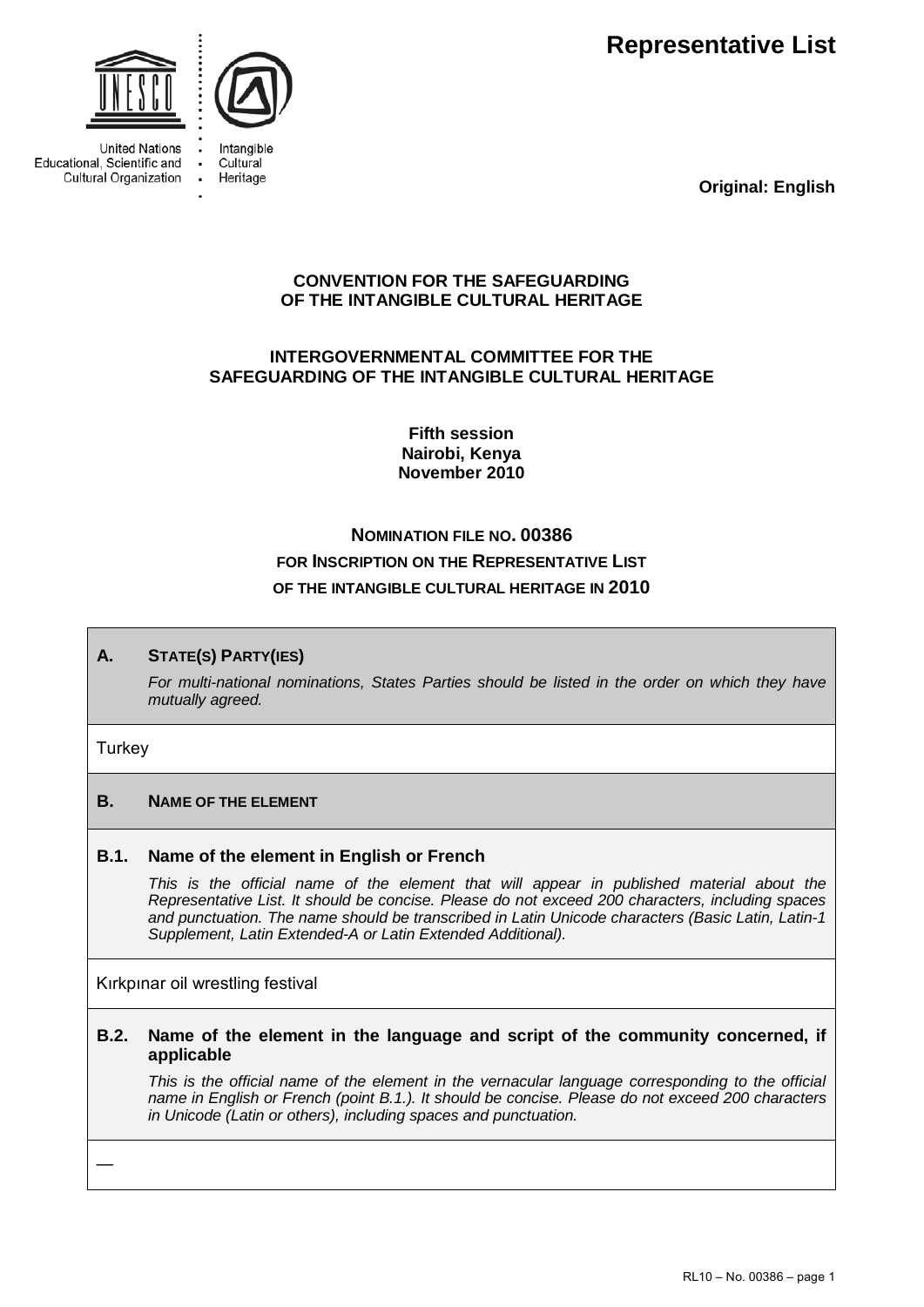### **B.3. Other name(s) of the element, if any**

*In addition to the official name(s) of the element (B.1.) please mention alternate name(s), if any, by which the element is known, in Unicode characters (Latin or others).* 

—

# **C. CHARACTERISTIC OF THE ELEMENT**

### **C.1. Identification of the communities, groups or, if applicable, individuals concerned**

*According to the 2003 Convention, intangible heritage can only be identified with reference to communities, groups or individuals that recognize it as part of their cultural heritage. Thus it is important to identify clearly one or several communities, groups or, if applicable, individuals concerned with the nominated element. The information provided should allow the Committee to identify the communities, groups or individuals concerned with an element, and should be mutually coherent with the information in sections 1 to 5 below.* 

Edirne Municipality

Governorship of Edirne

Provincial Directorate of Culture and Tourism of Edirne

Edirne Historical Kırkpınar Culture and Solidarity Association

Trakya University

Local History Community

Edirne Historical Kırkpınar Davul-Zurna (Bass Drum-Surnay) Band

Edirne Kırkpınar Musicians Association

Association for Promotion of Edirne Culture and Handcrafts

Romani Dance Ensemble

### **C.2. Geographic location and range of the element and location of the communities, groups or, if applicable, individuals concerned**

*This section should identify the range of distribution of the element, indicating if possible the geographic locations in which it is centred. If related elements are practiced in neighbouring areas, please so indicate.* 

Kırkpınar oil wrestling is performed in Edirne.

Other cities where oil wrestling activities are held, are: Afyon, Ankara, Antalya, Bursa, Bolu, Çanakkale, Isparta, İstanbul, Kırklareli, Kocaeli, Manisa, Sakarya, Samsun and Tekirdağ.

# **C.3. Domain(s) represented by the element**

*Identify concisely the domain(s) of intangible cultural heritage manifested by the element, which might include one or more of the domains identified in Article 2.2 of the Convention. (This information will be used primarily for visibility, if the element is inscribed.)* 

Oral traditions and expressions, including language as a vehicle of the intangible cultural heritage; (prayers by cazgırs)

Performing arts (as the whole event is displayed in front of audience)

Social practices, rituals and festive events (consists of various ritual and practices)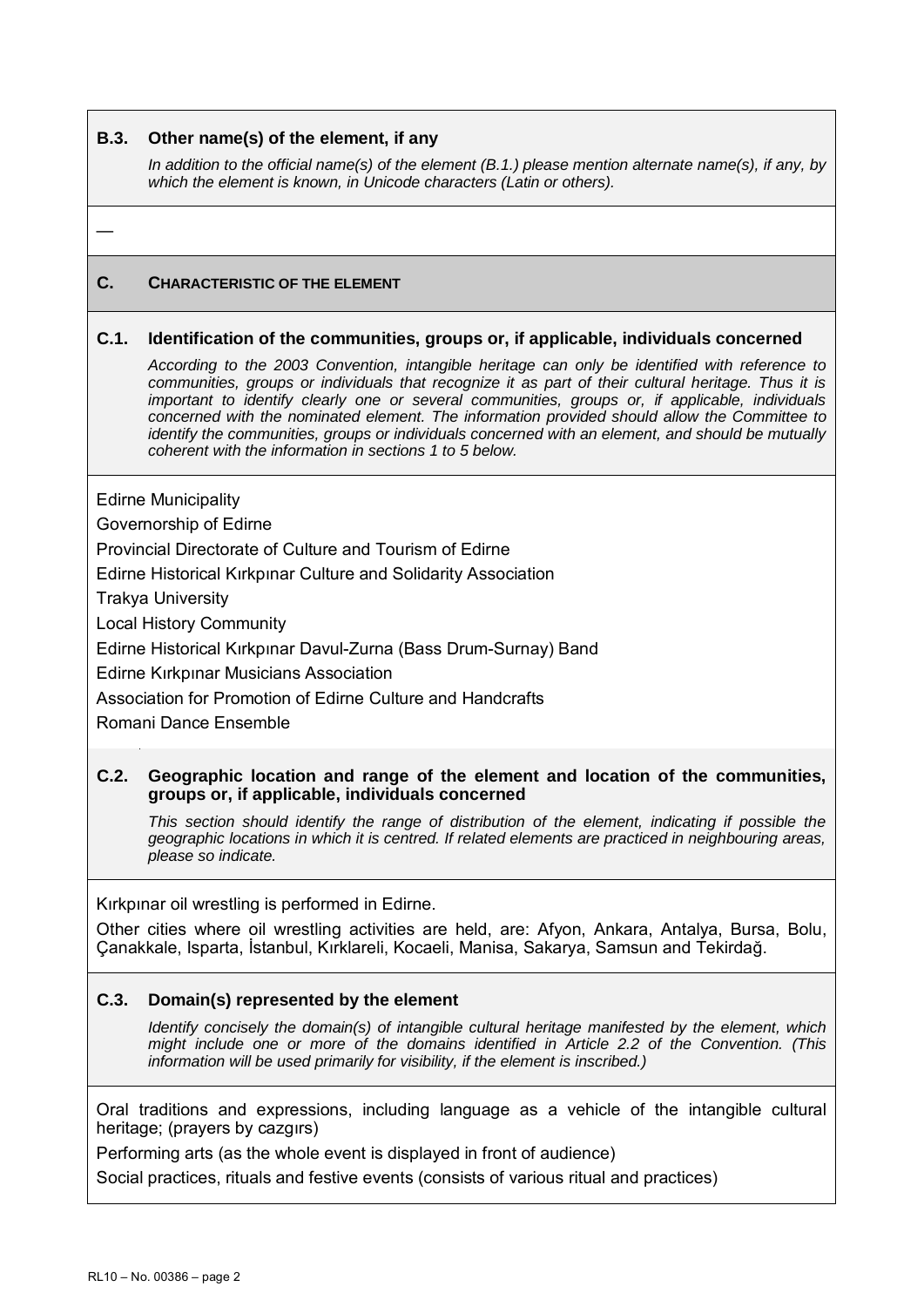Traditional craftsmanship (kıspet, the handmade costume worn exclusively by pehlivans and zembil - a kind of tool for carrying the kıspet)

### **D. BRIEF SUMMARY OF THE ELEMENT**

*The brief description of the element will be particularly helpful in allowing the Committee to know at a glance what element is being proposed for inscription, and, in the event of inscription, will be used for purposes of visibility. It should be a summary of the description provided in point 1 below but is not an introduction to that longer description.* 

Emerged in XIV<sup>th</sup> century Rumelia (Southwestern part of Turkey), Kırkpınar Oil Wrestling is one of the world's oldest festivals (648 years). The main theme of the festival is oil wrestling, pehlivans being the main figures. Pehlivans are the wrestlers who oil themselves before the match. Pehlivans are culturally important figures for Turkish people. The festival attracts thousands of people from different age groups, cultures and regions. The festival is carried out by a group of traditionally dressed figures such as pehlivans, wrestling aga (who is the main sponsor), cazgır (who introduces pehlivans to the audience), davul-zurna players (the festival band), oil man (who helps the oiling of the pehlivans) and peşgirci (towel holder). These figures are of significance for Turkish society. Recognizing as a part of Turkish intangible cultural heritage, Kırkpınar Oil wrestling has been preserved up to date.

### **1. IDENTIFICATION AND DEFINITION OF THE ELEMENT (CF. CRITERION R.1)**

*This is the key section of the nomination to satisfy criterion R.1: "The element constitutes*  intangible cultural heritage as defined in Article 2 of the Convention". A clear and complete *explanation is essential to demonstrate that the nominated element meets the Convention's definition of intangible heritage. This section should address all the significant features of the element as it exists at present, and should include:* 

- *a. an explanation of its social and cultural functions and meanings today, within and for its community,*
- *b. the characteristics of the bearers and practitioners of the element,*
- *c. any specific roles or categories of persons with special responsibilities towards the element,*
- *d. the current modes of transmission of the knowledge and skills related to the element.*

*The Committee should receive sufficient information to determine:* 

- *a. that the element is among the "practices, representations, expressions, knowledge, skills as well as the instruments, objects, artefacts and cultural spaces associated therewith —";*
- *b. "that communities, groups and, in some cases, individuals recognize [it] as part of their cultural heritage";*
- *c. that it is being "transmitted from generation to generation, [and] is constantly recreated by communities and groups in response to their environment, their interaction with nature and their history";*
- *d. that it provides communities and groups involved with "a sense of identity and continuity"; and*
- *e. that it is not incompatible with "existing international human rights instruments as well as with the requirements of mutual respect among communities, groups and individuals, and of sustainable development".*

*Overly technical descriptions should be avoided and submitting States should keep in mind that this section must explain the element to readers who have no prior knowledge or direct experience of it. Nomination files need not address in detail the history of the element, or its origin or antiquity.* 

Kırkpınar Oil wrestling Festival is a traditional practice which is composed of a set of rituals and can be traced back to middle ages. Emerged in  $XY^{th}$  century Rumelia (Southwestern part of Turkey), Kırkpınar Oil Wrestling is one of the world's oldest festivals (648 years). 648th Kırkpınar Oil wrestling Festival was organized in Edirne, in 2009.

Festival ceremonies last for three days (visual materials are attached). The festival is launched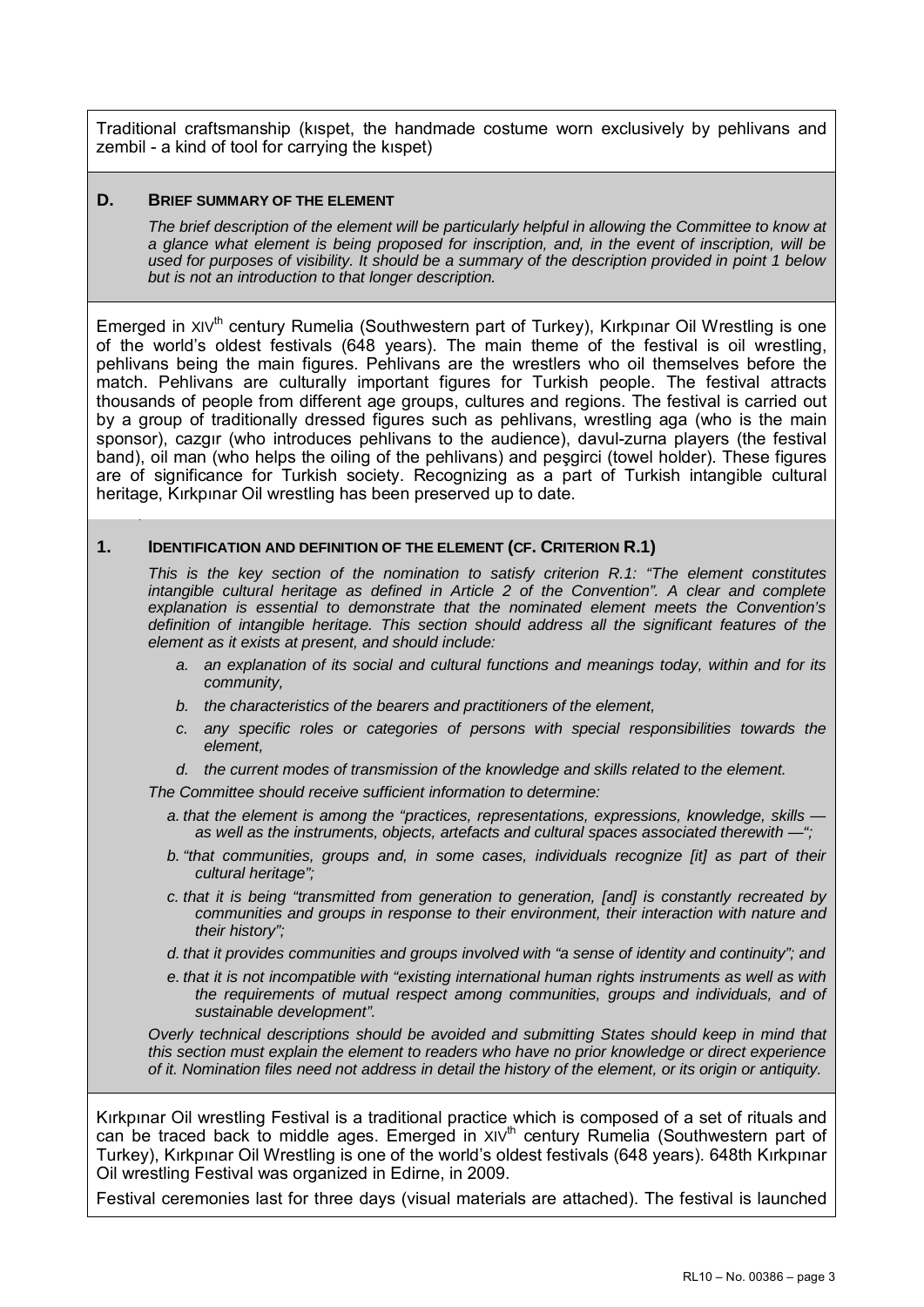by the welcoming ceremony of Kırkpınar Aga with 40 davul-zurna bands in front of Edirne Municipality Building.

The festival activities then moves on ceremonial procession in the city center followed by moment of silence ceremony, singing the Kırkpınar anthem and visiting the 'Cemetery of Pehlivans'. The "golden belt" which the Chief Pehlivan (Baş Pehlivan) will be rewarded with is carried during the ceremonial procession. The festival starts on Friday, which is regarded as holy by the Muslims. The reason for choosing Holy Friday as the first day of the festival is the tradition of reciting mevlid (prayer) for the pehlivans. The "mevlid" is recited in historical Selimiye Mosque by the participation of all pehlivans. The events continue with the wrestling of pehlivans on an arena built exclusively for the festival in the outside of the city centre, Men's Field (Er Meydanı) is the place where the oil wrestling is held as a customary practice of Pehlivan wrestling. Oiling of pehlivans in the field and Peşrev, which consists of a series harmonized warming up exercises and salutation, are important rituals of the festival. The festival goes on with the introduction of the pehlivans by cazgırs and at the end of the third day, the festival closes with the awarding of Kırkpınar Golden Belt to the winner called Chief Pehlivan. A band of 40 davul-zurna players perform 'Kırkpınar tunes' throughout the festival.

What distinguishes Kırkpınar from any other wrestling festival is its rich cultural form which preserved its traditional image for centuries. Attracting people from all regions of Turkey, Kırkpınar Oil Wrestling Festival contributes greatly to social peace along with a sense of cultural cohesion. Such a rooted tradition which is sustained by the groups, communities and individuals contributes to dissemination of intangible cultural heritage concept as well.

Kırkpınar can be considered as a fair with its authentic objects (red-bottomed candles, kıspets, local traditional clothes, peşgirs, zembils -a kind of tool for carrying the kıspet, tools for oil, davuls and zurnas, golden belt), rituals (praying, mevlid tradition, peşrev and oiling) and cultural identities ( pehlivan figure) (pehlivan, Kırkpınar agası (main sponsor), cazgır).

Main Elements of the Festival

#### Pehlivans

Wrestlers who oil themselves are called pehlivans. The figure of pehlivan is an important element of cultural identity for Turkish people. Pehlivans are exemplary figures in the society with their attributes like generosity, honesty, adherence to traditions and customs and respectfulness. Therefore, the most chivalrous pehlivans or pehlivans that display the best peşrev are also rewarded. Pehlivans are trained in master-apprentice tradition.

All the wrestlers in the festival are called 'pehlivan'. The ultimate winner of the Kırkpınar Oil Wrestling is called Chief Pehlivan of Turkey and he carries the golden belt for one year's period. The wrestler, who becomes chief pehlivan for three consecutive years, also becomes the owner of the golden belt.

### Kırkpınar Aga

Concept of aga is one of the most fundamental elements of Kırkpınar Oil-Wrestling. The concept of Aga is regarded as an institutional identity. As pehlivans, agas are also considered as exemplary figures in the society who adhere to traditions. Kırkpınar Aga is officially recognized by the state and thus a car with a red plate (a type of official plate) written Kırkpınar Aga on is specifically allocated to the Aga. This red plate is valid at least for one year during the period of Agalık. Following the festival opening, agalık for next year is announced. The one who offers to make the highest financial contribution to cover the festival costs is designated as Kırkpınar Aga for the next year. This tradition is one of the most important elements as regards to the sustainability of the festival. Kırkpınar Aga is the main sponsor of the festival events.

### Cazgır

Also known as salavatçıs, cazgırs introduce all the pehlivans to the audience citing their names, titles, skills in verse format and through prayers and they start the match. They are also supposed to introduce the opponents to each other after the pairing up, praying and informing both sides about the strong points each opponent has with advices. They need to have a fine strong voice and be able to improvise prayers in verse.

Cazgırs strive to maintain unity within the field and bring the pehlivans together in a common spirit. Their talks inspire and excite the people around. They utter prayers called salavat in a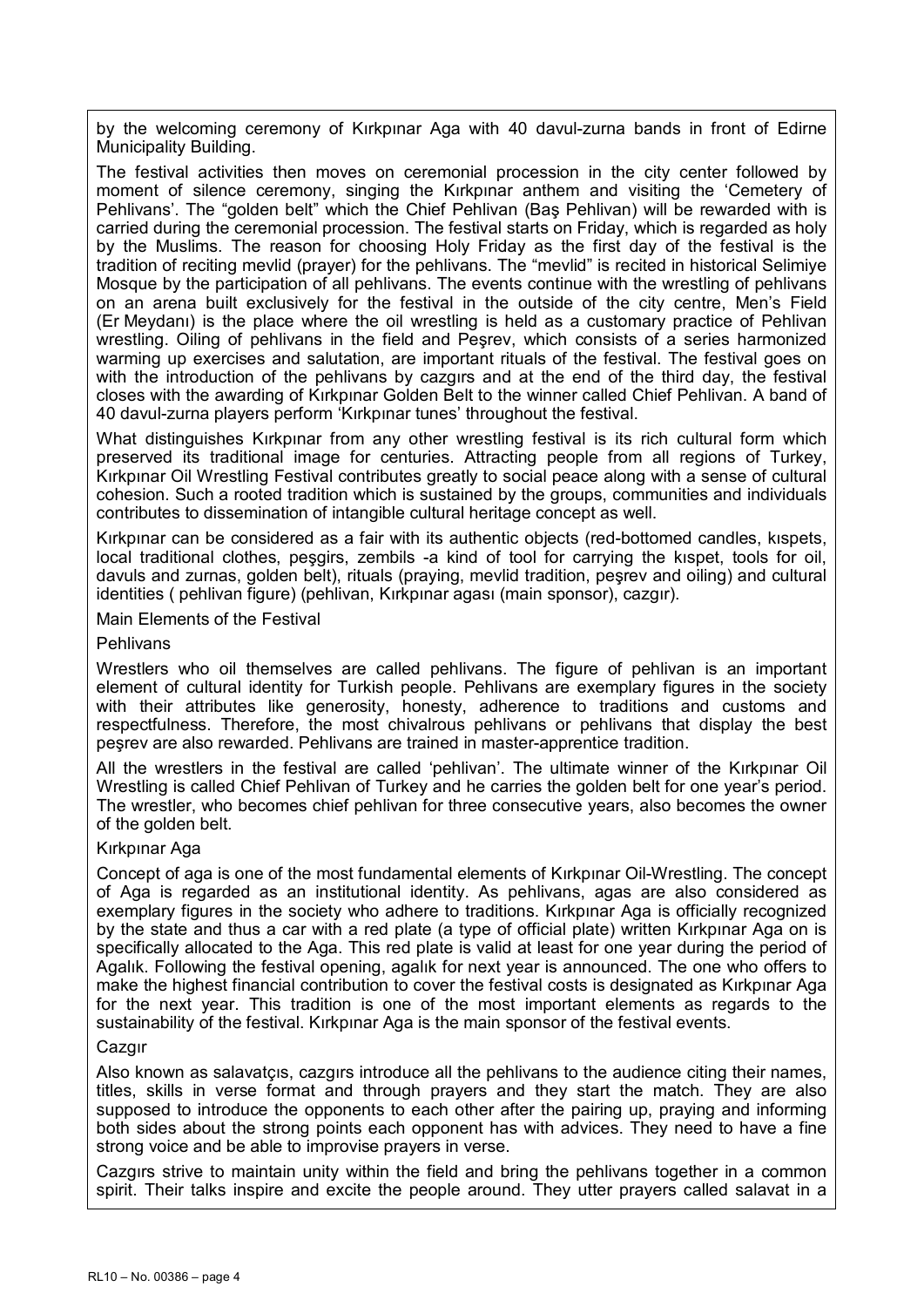musical style which catalyzes the enthusiasm of the participants. Cargırs are acknowledged as a profession and they come from a master-apprentice tradition.

### Davul - Zurna players

As another essential element of oil wrestling festival, davul-zurna players are trained in masterapprentice tradition. Kırkpınar music which is known as pehlivan tunes is played exclusively in this festival. A group of 40 davul-zurna players perform during the festival. In Edirne, three different associations have been established to perform musical pieces for Kırkpınar Festival. During the festival, davul-zurna band performs in traditional dresses.

Instruments of Kırkpınar Oil Wrestling

### Kıspet

Kıspet is the basic outfit of a pehlivan. They are a kind of thick trousers made of water buffalo or cow leather. Currently, kıspet is tailored by a limited number of masters in Çanakkale and Samsun provinces.

### Zembil

Zembil, a traditional handcraft, which is a hand-made instrument produced on a special reed workbench. Zembil is only made and used for carrying the kıspet.

### Red Bottomed Candle

This candle is the official symbol of invitation for Kırkpınar. In the past these candles were hung in coffee houses of towns and villages to indicate the townsfolk were invited to the Kırkpınar.

#### **2. CONTRIBUTION TO ENSURING VISIBILITY AND AWARENESS AND TO ENCOURAGING DIALOGUE (CF. CRITERION R.2)**

*The nomination should demonstrate (Criterion R.2) that "Inscription of the element will contribute to ensuring visibility and awareness of the significance of the intangible cultural heritage and to encouraging dialogue, thus reflecting cultural diversity worldwide and testifying to human creativity".* 

*Please explain how the element's inscription on the Representative List will contribute to ensuring visibility of the intangible cultural heritage and will raise awareness at the local, national and international levels of its importance. This section need not address how inscription will bring greater visibility to the element, but how its inscription will contribute to the visibility of intangible cultural heritage more broadly.* 

*Explain how inscription will promote respect for cultural diversity and human creativity, and will promote mutual respect among communities, groups and individuals.* 

The main theme of the festival is oil wrestling and as for the oil wrestling, pehlivans are the main figures. Pehlivans oil themselves before the match. Pehlivans are culturally important figures for Turkish people. Pehlivans are exemplary figures in the society with their attributes like generosity, honesty, adherence to traditions and customs and respectfulness. This cultural identity is transmitted by pehlivans to younger pehlivan candidates. Hence the sustainability of pehlivan tradition is achieved. This practice has been preserved in the same way for centuries. Kırkpınar Wrestling Events are a series of ceremonies and rituals which attract people of all ages from everywhere and are enjoyed with great excitement.

Kırkpınar Oil Wrestling, also known as men's field, is open to all people from all cultures, regions and ages without discriminating between religions, languages or races. This quality of the events makes them humanistic and peaceful.

Proving its creativity in the area of ICH with its authentic tunes and oral works (cazgırs' prayers and poems) this element would be highly visible as a good example of human creativity. Cazgırs have an important mission as the vessels who establish the dialogue between the pehlivans and audience coming from all around Turkey and abroad. Cazgırs, as important bearers of ICH, contribute the establishment of the dialogue between people from different cultures through their poetic prayers called as dualama. Besides being an arena for oil wrestling, in a sense, Kırkpınar is also a grand feast where entertainment and culinary culture are displayed and cultural exchange is achieved. This carnival atmosphere contributes to the development of social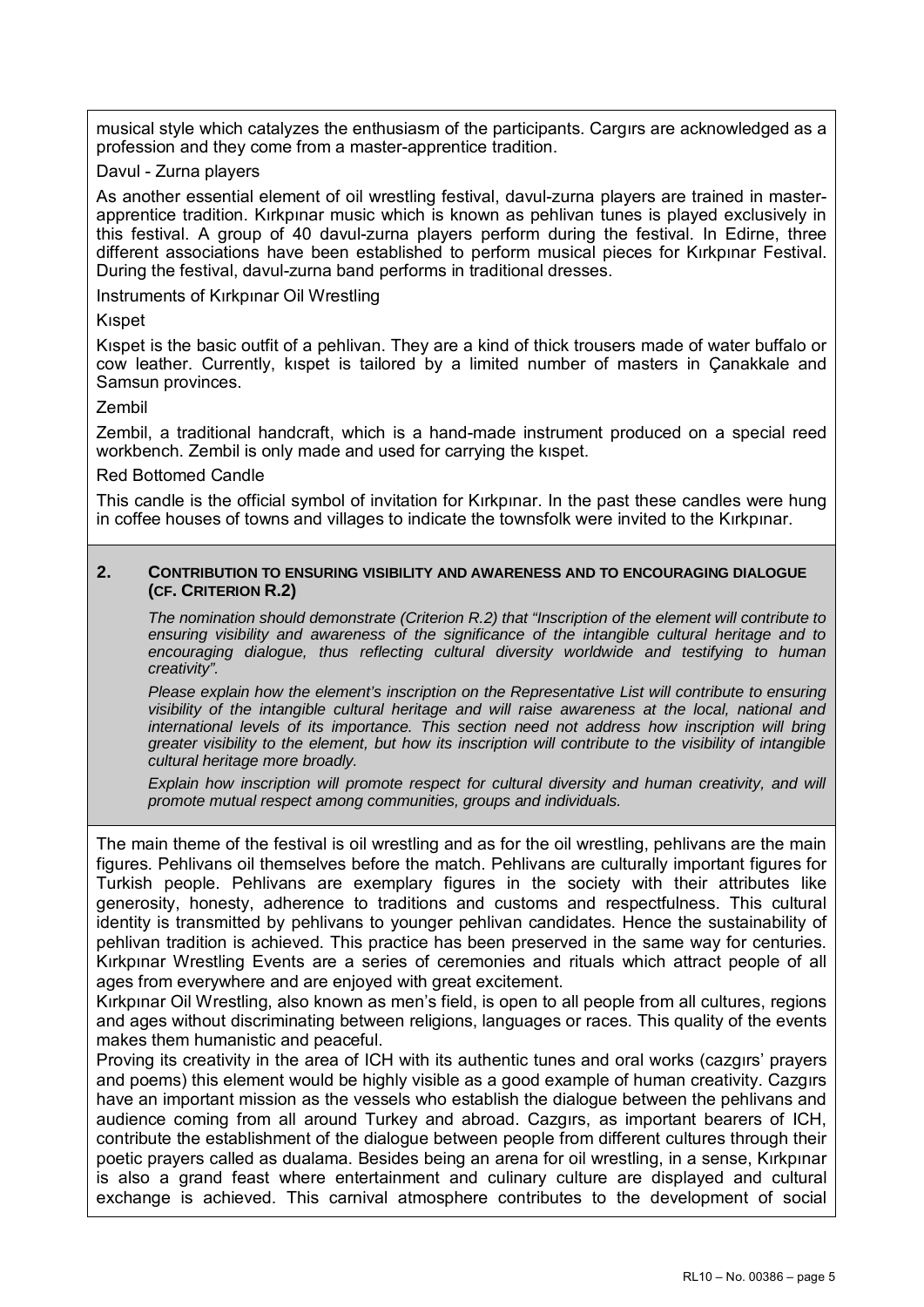dialogue.

This tradition is equally creative in the area of handicrafts. Kıspets and zembils, prepared exclusively for oil wrestling, are produced by using special techniques. Therefore the continuation of the traditional craft of kıspet and zembil making depends on the sustainability of oil wrestling.

Edirne Municipality, with the project of Historical Kırkpınar Oil Wrestling Events, came first in Turkey at European Destinations of Excellence (EDEN) and was officially invited by European Commission to European Day of Tourism program. It is expected that being included in the EDEN Project, Kırkpınar Oil Wrestling Events will contribute to the visibility and promotion of ICH.

# **3. SAFEGUARDING MEASURES (CF. CRITERION R.3)**

*Items 3.a. to 3.c. request the elaboration of a coherent set of safeguarding measures as called for in Criterion R.3: "Safeguarding measures are elaborated that may protect and promote the element". Such measures should reflect the broadest possible participation of the communities, groups or, if applicable, individuals concerned, both in their formulation and in their implementation.* 

### **3.a. Current and recent efforts to safeguard the element**

Please describe the current and recent efforts of the concerned communities, groups or, if *applicable, individuals to ensure the viability of the element. Describe efforts of the concerned State(s) Party(ies) to safeguard the element, taking note of external or internal constraints, such as limited resources.* 

### Safeguarding through Legislation

Kırkpınar Oil Wrestling is under the protection of "Regulation of Historical Kırkpınar Oil Wrestling" which was published in the Official Gazette on May 23, 2000. The regulation sets out the frame for the implementation/implementing body and supervision. The main goal of the steering committee of the organization is to ensure the preservation of the traditional form of Kırkpınar Oil Wrestling and to supervise the activities of bodies/institutions concerned. Academic Contribution

# Kırkpınar Physical and Sports Education Department in the University of Trakya has been founded in order to establish an educational staff for the safeguarding of Kırkpınar. Thus, academic studies on Kırkpınar oil wrestling are conducted in this department.

### Contribution of NGOs

To contribute the safeguarding and the transmission of Kırkpınar Oil Wrestling culture, Edirne Historical Kırkpınar Culture and Solidarity Association has established "Kırkpınar House" in Edirne. This center can be considered as a museum with its collection of documents for nationals and foreigners as well as various ethnographic items. This center has an important function with regard to promotion of the element.

In Kırkpınar Symposium, which was held for the 5th time this year, the musicality of the events (davul-zurna / tunes / rhythm) was particularly studied and was promoted on a wider scale. There are three davul-zurna ensembles in Edirne accompanying Kırkpınar Oil Wrestling Events, each ensemble consisting of 50 members and 150 persons in total. Public Institution

A "Kırkpınar Odası" (Kırkpınar section) has been included in Islamic Arts Museum located within

Edirne Selimiye Mosque Complex. This section, consisting of various ethnographic items, photographs and written documents, is frequently visited by national and international visitors. Media

Until today, institutions such as Turkish Wrestling Foundation, Institution for Art of Photography and Turkish Radio and Television Corporation (TRT) have contributed in various ways to the promotion and sustainability of this element. Traditionally, every year, Kırkpınar Photography Contest is organized by Edirne Municipality.

Participatory Support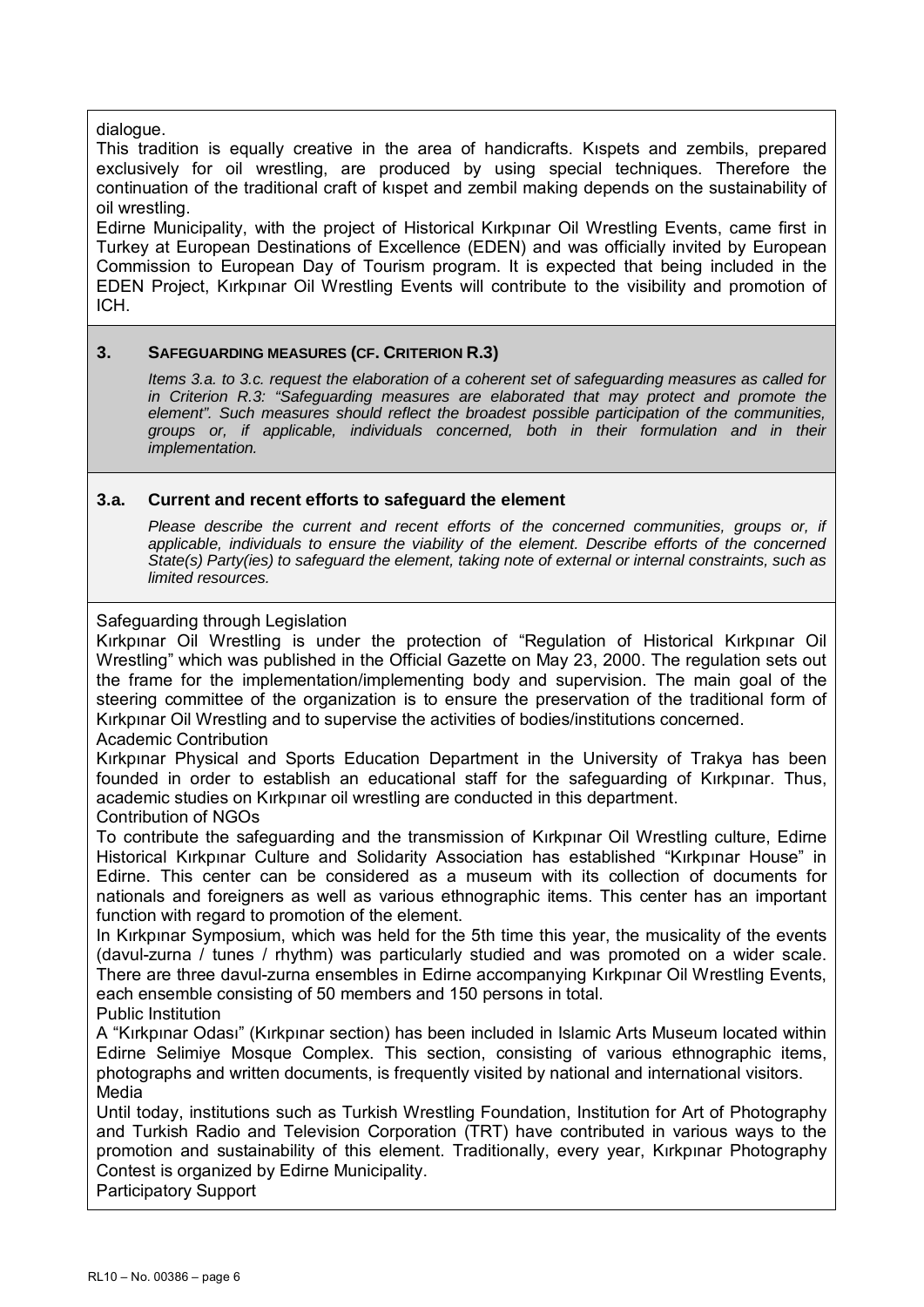The great interest among the public has been a major factor for the survival of this element up to this day. Peoples' support is not limited to attendance to the events but they also support the tradition like presenting gifts to e.g pehlivans.

# **3.b. Safeguarding measures proposed**

*For the Representative List, the safeguarding measures are those that may help to solidify the element's current viability and to ensure that its viability is not jeopardized in the future, especially as an unintended result of inscription and the resulting visibility and public attention.* 

*Identify and describe the various safeguarding measures that are elaborated that may, if implemented, protect and promote the element, and provide brief information concerning, for example, their priority, scope, approaches, timetables, responsible persons or bodies, and costs.* 

Under the coordination of Provincial Directorates for Culture and Tourism a meeting was held on July 9, 2009 with the participation of the Municipality of Edirne, NGOs, universities, museum, press, davul-zurna players and pehlivans.

In this meeting the following were proposed for the safeguarding of the element:

- Kırkpınar House Museum

Used as a museum and accessible by all, Kırkpınar House is administrated by Edirne Historical Kırkpınar Culture and Solidarity Association. Ministry of Culture and Tourism will convert it to a museum in 2 years (2010-2011).

Personnel Support

Ministry of Culture and Tourism will annually provide the festival organization with budgetary and technical assistance.

Duration: Begins in 2011

Festival Protocol

A responsible body will be designated by Municipality, Governorship (Provincial Directorate), MoCT, Trakya University and NGOs and a protocol will be prepared for conducting the procedures.

Duration: Begins in 2011

The Scope of the Festival

The scope of the festival will be broadened for the purpose of including more NGOs to take part actively.

Duration: Begins in 2011

Establishing a Foundation

A foundation regarding Kırkpınar, honorary president of which will be the Mayor will be established. This foundation will work on the enhancement of the participation within the framework of the abovementioned protocol.

Duration: Begins in 2012

Kırkpınar Musical Ensemble

A musical ensemble for Kırkpınar oil wrestling tunes as a subsidiary of MoCT will be assembled. Duration: Begins in 2012

Training of Cazgırs

MoCT will support training programs for the cazgırs.

Duration: Begins in 2012

Museum of Kırkpınar Property

The museum will be established by the University of Trakya with contribution of MoCT.

Duration: Begins in 2014

Kırkpınar Symposium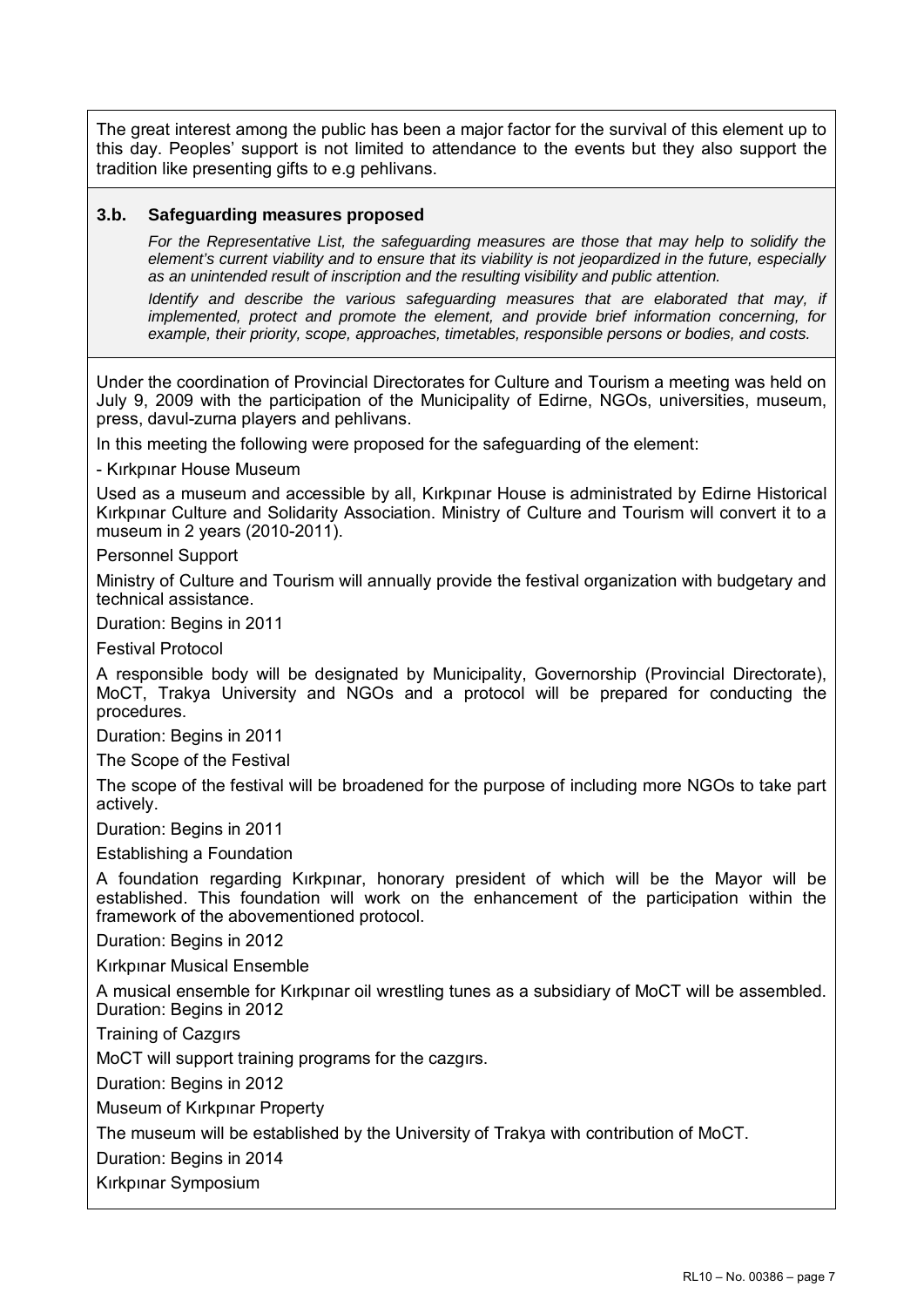The symposium will be held by Trakya University in collaboration with organizations/institutions concerned.

Duration: Begins in 2011

The name of the Sports Academy of Trakya University will be converted into 'Kırkpınar Oil Wrestling' and to establish a department related to oil wrestling will be recommended.

Duration: Begins in 2012

The Music of Kırkpınar Oil Wrestling

University of Trakya and Dokuz Eylül University will study on the musical notation of Kırkpınar tunes. Duration: 2011-2013

Publishing-Promotion

MoCT will prepare the documentary and musical recordings regarding Kırkpınar oil wrestling and Kırkpınar Photo Exhibition/Show. Duration: 2010-2011

Kırkpınar Book

A "Prestige Book" by MoCT with regard to all phases and dimensions of Kırkpınar oil wrestling will be published. Duration: 2009-2010

### **3.c. Commitment of communities, groups or individuals concerned**

*The feasibility of safeguarding depends in large part on the aspirations and commitment of the communities, groups or, if applicable, individuals concerned. This section should provide evidence that the communities, groups or, if applicable, individuals concerned have the will and commitment to safeguard the element if conditions are favourable. The best evidence will often be an*  explanation of their involvement in past and ongoing safeguarding measures and of their *participation in the formulation and implementation of future safeguarding measures, rather than simple pledges or affirmations of their support or commitment.* 

Historical Kırkpınar Oil Wrestling Steering Committee of the Organization

The Committee is responsible for the execution of the events loyal to its traditional context. It ensures Sarayiçi Field is equipped properly for the events. The Committee conducts studies in line with the traditional aspects of oil wrestling as is customary. The committee also supervises the responsible institutions in accordance with the Regulation of Historical Kırkpınar Oil Wrestling.

Kırkpınar Aga

Each year, a Kırkpınar Aga is chosen for the next year and Aga needs to make a financial contribution of approximately \$250.000 for the festival. Hence, the organization of the festival of the following year is guaranteed. Aga's contribution is not limited to financial support, he is also expected to host important guests and bestow gifts such as gold etc. to successful pehlivans.

Audience Support

The entrance to the arena where the festival takes place is charged. The income received through the thousands of tickets sold is allotted to cover some expenses of the festival activities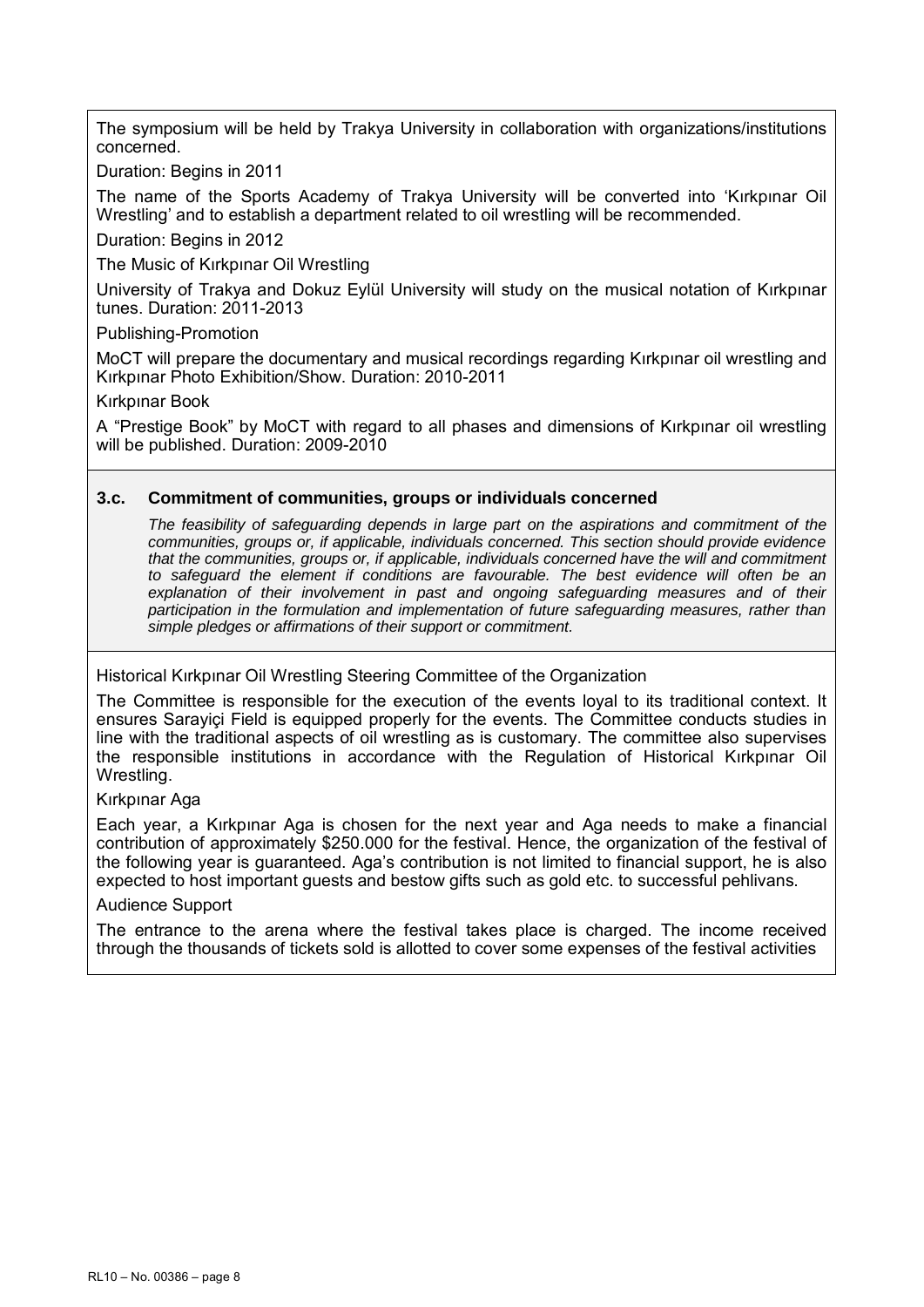# **3.d. Commitment of State(s) Party(ies)**

*The feasibility of safeguarding also depends on the support and cooperation of the concerned State(s) Party(ies). This section should provide evidence that the State Party concerned has the commitment to support the safeguarding effort by creating favourable conditions for its implementation and should describe how the State Party has previously and will in the future demonstrate such commitment. Declarations or pledges of support are less informative than explanations and demonstrations.* 

### Municipality of Edirne

As the responsible body for the organization and execution of the Kırkpınar Oil Wrestling Festival, the Municipality designates and invites pehlivans, cazgırs, davul-zurna players, press and other guests. The transportation and accommodation expenses of all the participating groups are also covered by the Municipality, which is the main sponsor of events.

### **4. COMMUNITY PARTICIPATION AND CONSENT IN THE NOMINATION PROCESS (CF. CRITERION R.4)**

*This section asks the submitting State Party to establish that the nomination satisfies Criterion R.4: 'The element has been nominated following the widest possible participation of the community, group or, if applicable, individuals concerned and with their free, prior and informed consent'.* 

### **4.a. Participation of communities, groups and individuals in the nomination process**

*Describe how and in what ways the community, group or, if applicable, individuals concerned have participated actively in the nomination process at all stages, as required by Criterion R.4. States*  Parties are further encouraged to prepare nominations with the participation of a wide variety of *other concerned parties, including where appropriate local and regional governments, neighbouring communities, NGOs, research institutes, centres of expertise and other interested parties. The participation of communities in the practice and transmission of the element should be addressed in point 1 above, and their participation in safeguarding should be addressed in point 3; here the submitting State should describe the widest possible participation of communities in the nomination process.* 

Requests for the inclusion of the element of Kırkpınar Oil Wrestling Festival in the national inventory, its safeguarding and registration in the Representative List was sent to MoCT Directorate General of Research and Training in 2008 through local ICH boards which are comprised of representatives of concerning institutions in Edirne, academicians, NGOs and bearers of ICH. After evaluating the aforementioned requests in the Commission of Experts, Directorate General of Research and Training concluded in the inclusion of the element in national inventory in 2008 and that the nomination file should be prepared for the element to be registered in the 2009 Representative List.

After Directorate General of Research and Training has initiated nomination file preparations, it held the concerning meeting on July 9, 2009 in Edirne with the bearers and the representatives of the element (Governorship of Edirne/Provincial Directorate of Culture and Tourism, Edirne Municipality, City Council/Local History Community, Edirne Kırkpınar Historical Davul-Zurna Band, Safeguarding and Cultural Association, Romani Dance Ensemble, Chief Pehlivans) and local authorities.

The meeting was held in Edirne where the element exists. The concerning organizations and institutions have stated their views with a participative approach. The representatives have expressed their thoughts on the current situation, problems and recommendations. The requests, wishes and deficiencies regarding the element are noted and thus an action plan for the safeguarding process has been adopted.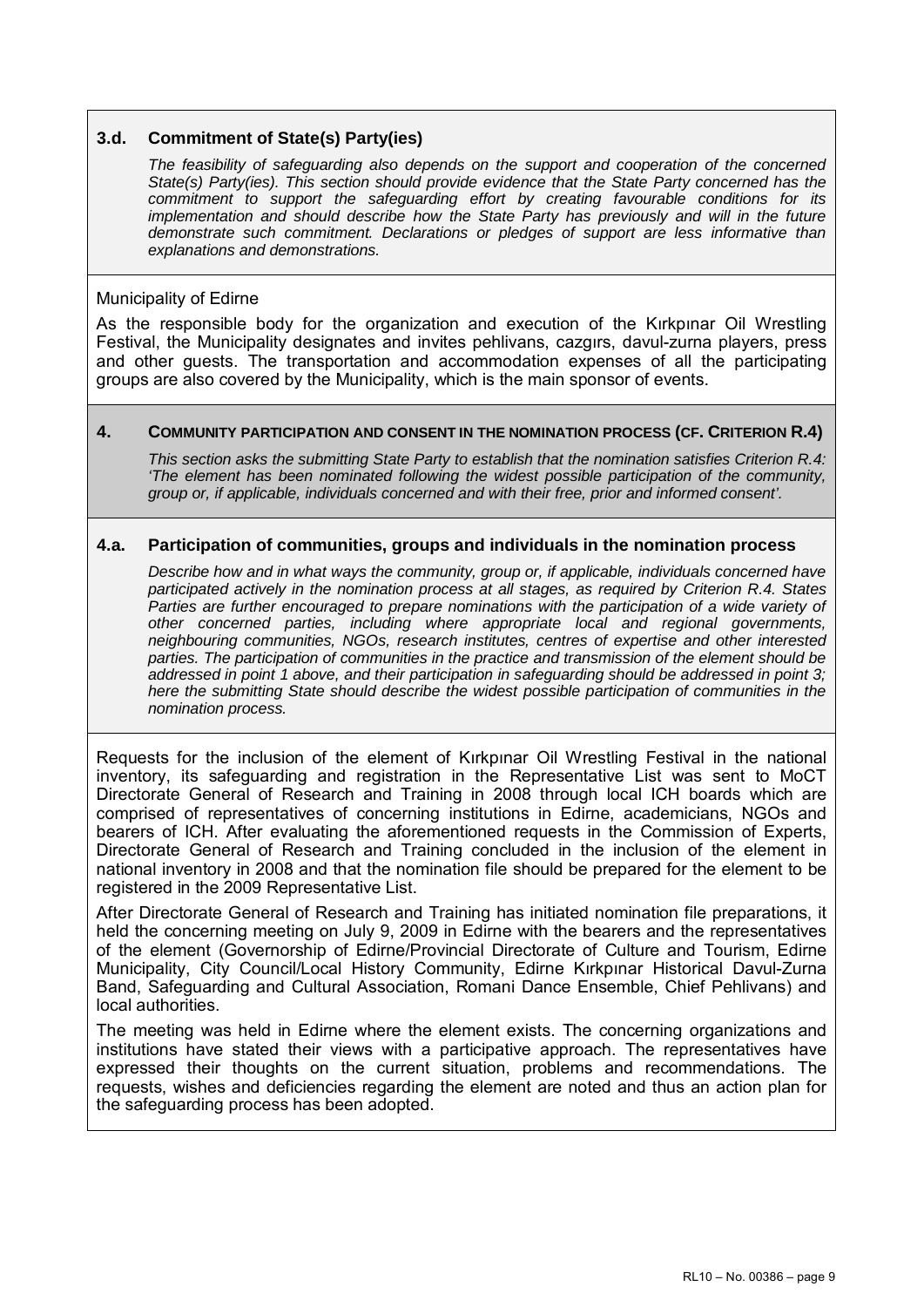#### **4.b. Free, prior and informed consent to the nomination**

*The free, prior and informed consent to the nomination of the element from the community, group or, if applicable, individuals concerned may be demonstrated through written or recorded concurrence, or through other means, according to the legal regimens of the State Party and the infinite variety of communities and groups concerned. The Committee will welcome a broad range of demonstrations or attestations of community consent in preference to standard or uniform declarations..* 

*Please attach supporting evidence demonstrating such consent and indicate below what evidence you are providing and what form it takes.* 

The documents are attached. (See Annex I)

#### **4.c. Respect for customary practices governing access**

*Access to certain specific aspects of intangible cultural heritage is sometimes restricted by customary practices governing, for example, its transmission or performance or maintaining the secrecy of certain knowledge. Please indicate if such practices exist and, if they do, demonstrate that inscription of the element and implementation of the safeguarding measures would fully respect such customary practices governing access to specific aspects of such heritage (cf. Article 13 of the Convention). Describe any specific measures that might need to be taken to ensure such respect.* 

There is no restraint in terms of the customary practices governing access to the element.

#### **5. INCLUSION OF THE ELEMENT IN AN INVENTORY (CF. CRITERION R.5)**

*This section is where the State Party establishes that the nomination satisfies Criterion R.5: "The element is included in an inventory of the intangible cultural heritage present in the territory(ies) of the submitting State(s) Party(ies) as defined in Articles 11 and 12".* 

*Identify the inventory in which the element has been included and the office, agency, organization or body responsible for maintaining that inventory. Demonstrate that the inventory has been drawn up in conformity with Articles 11 and 12, in particular Article 11(b) that stipulates that intangible cultural heritage shall be identified and defined "with the participation of communities, groups and relevant non-governmental organizations" and Article 12 requiring that inventories be regularly updated.* 

*The nominated element's inclusion in an inventory should not in any way imply or require that the inventory(ies) should have been completed prior to nomination. Rather, a submitting State Party may be in the process of completing or updating one or more inventories, but has already duly included the nominated element on an inventory-in-progress.* 

Turkey has two national inventories named as National Inventory of ICH and National Inventory of Living Human Treasures.

As the executive body, MoCT Directorate General of Research and Training, in cooperation with its provincial directorates in 81 cities along with representatives from related institutions (Public Education Center, Municipality, NGOs, universities) and bearers of ICH, formed "ICH Boards" and reestablished its inventory system accordingly.

The Board in Edirne prepared the necessary form regarding the inclusion of Kırkpınar Oil Wrestling Festival in the National Inventory of ICH and sent it to MoCT Directorate General of Research and Training in 2008.

The Commission of Experts which evaluated the nomination proposal in its third meeting held on December 4, 2008 in the Directorate General of Research and Training, decided to include Kırkpınar Oil Wrestling Festival in Intangible Cultural Heritage National Inventory of Turkey.

A kıspet master living in Çanakkale was proposed to be included in National Inventory of Living Human Treasures. This nomination proposal is still being evaluated by the Commission of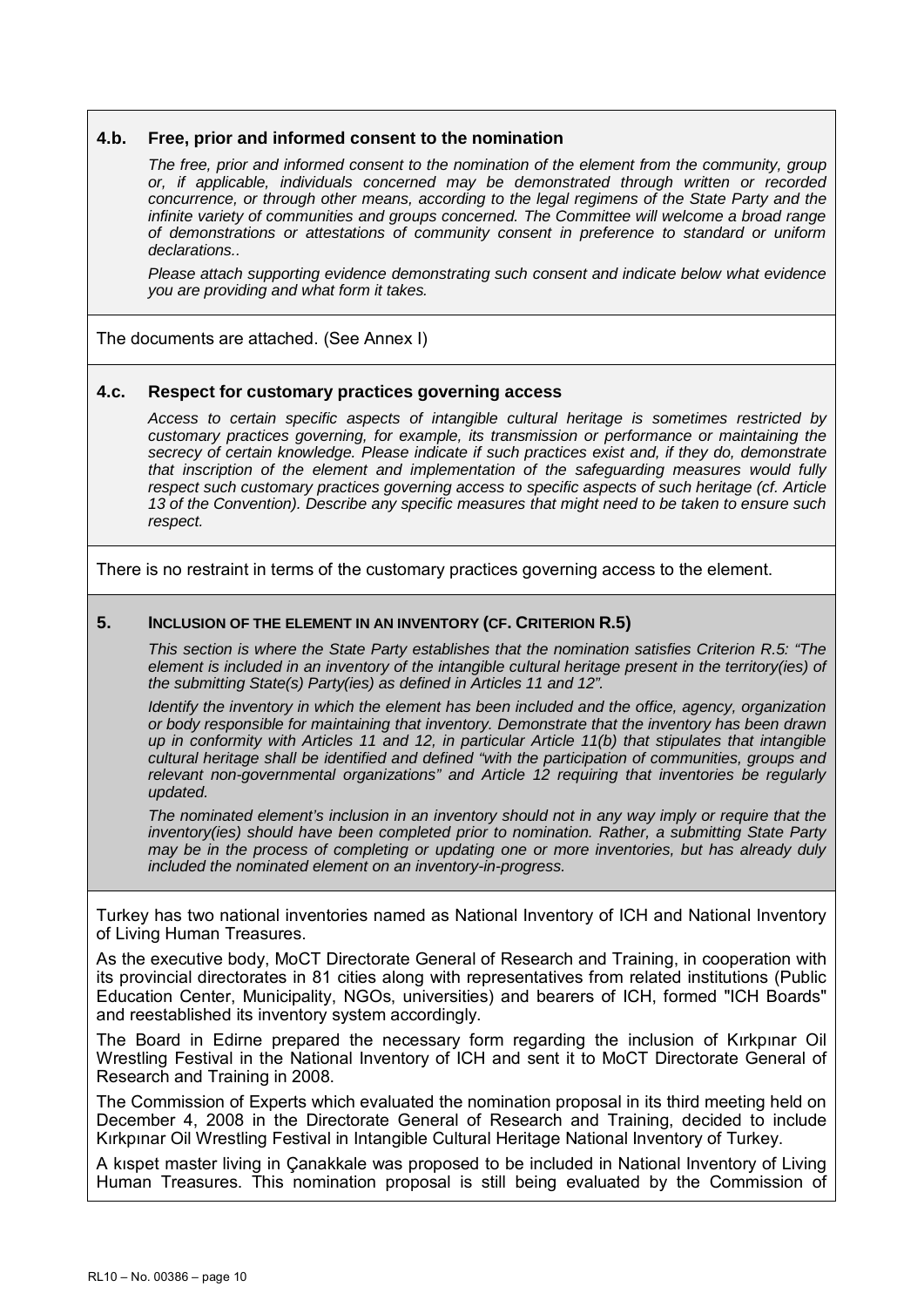# Experts.

Aforementioned inventories involve safeguarding projects and measures at both local and national level.

# **DOCUMENTATION**

# **a. Required and supplementary documentation**

|               | <b>Primary materials</b>                                                                                                                                                            | <b>Supplementary materials</b> |
|---------------|-------------------------------------------------------------------------------------------------------------------------------------------------------------------------------------|--------------------------------|
| <b>Photos</b> | 10 items                                                                                                                                                                            |                                |
| <b>Video</b>  | Video (10 minutes)                                                                                                                                                                  |                                |
| <b>Audio</b>  |                                                                                                                                                                                     |                                |
| <b>Maps</b>   |                                                                                                                                                                                     |                                |
| <b>Books</b>  | Kar, Zeki (Ed.) (2003) Er<br>Meydanı: Kırkpınar Geleneksel<br>Yağlı Güreşleri (Men's Field<br>Kırkpınar Traditional Oil-<br>Wrestling) ETUR Edirne Turizm<br>ve Endüstri A.Ş.Edirne |                                |

# **b. Cession of rights including registry of items**

Required cession of rights provided.

# **c. List of additional resources**

Kahraman, Atıf (1989), Cumhuriyete Kadar Türk Güreşi Cilt 1, Ankara: Kültür Bakanlığı Yayınları, Kültür Eserleri Dizisi 133, 221 S.

Kahraman, Atıf (1989), Cumhuriyete Kadar Türk Güreşi Cilt 2, Ankara: Kültür Bakanlığı Yayınları, Kültür Eserleri Dizisi 133, 221 S.

Temizoülu, Kemal, Ata Sporu Yağlı Güreş ve Kırkpınar, Gelensel Kaideleri Oyun Tekniği, Tarihçe ve Resimleriyle, İstanbul: Mehmet Tunagür Yayınevi, 95 S.

Yağ, Ali (Kırkpınar Ağası) (1983), Türklerde Spor Geleneği ve Kırkpınar Güreşleri, İstanbul: Divan Yayınları, 192 S.

Köse, Murat (1990), Edirne – Kırkpınar ve Yağlı Güreş, Polat Ofset, 160 S.

Özendes, Engin (1999), Osmanlının İkinci Başkenti Edirne, Geçmişten Fotoğraflar, Yap – Endüstri Merkezi Yayınları, İstanbul, 178 S.

Edirne Belediyesi (1987), Edirne Kenti, İki Nokta Araştırma Basın Yayın Organizasyon, Edirne, 63 S. + Harita

Bumin, Kurşat – Arıkan, Prof.Dr. Zeki – Nutku, Prof.Dr. Özdemir – Ünal, Prof.Dr. Rahmi (1993), Edirne, T.C. Ministry of Culture Directorate of Publications, Ankara, 160 S.

(1967), Edirne İl Yıllığı 1967, 210 S.

http://www.kirkpinar.com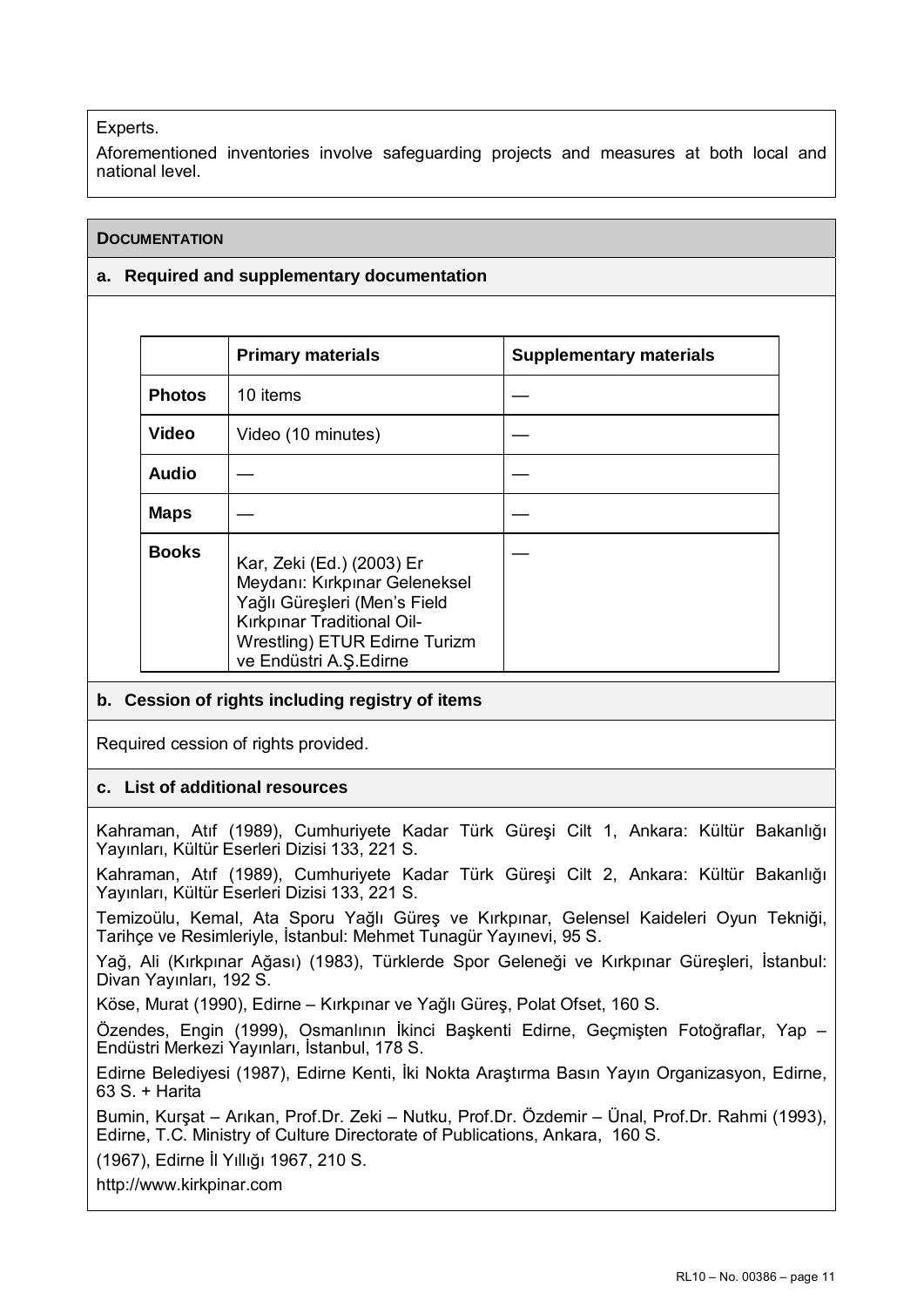http://www.tgf.gov.tr/article.php?article\_id=3154

http://www.edirnekirkpinar.com/

http://www.edirne.gov.tr/

http://www.edirneint.bel.tr/index.htm

http://ec.europa.eu/enterprise/sectors/tourism/eden/themes-

destinations/countries/turkey/edirne/index\_en.htm

### **CONTACT INFORMATION**

# **a. Contact person for correspondence**

# Dr. Şengül GİTMEZ

Kültür ve Turizm Bakanlığı, Araştırma ve Eğitim Genel Müdürlüğü, Halk Kültürünü Araştırma Dairesi Başkanlığı İsmet İnönü Bulvarı, No:5 Kat:10 Emek/ANKARA

Tel: +90 312 212 8389

Fax:+90 312 2213320

e-mail: sengulgitmez@hotmail.com

# **b. Competent body involved**

Ministry of Culture and Tourism Directorate General of Research and Training İnönü Bulvarı No:5 Kat: 9-10 06100 Emek / Ankara- TÜRKİYE e-posta: arastirmaegitim@kulturturizm.gov.tr, aregem@kulturturizm.gov.tr Web: www.aregem.kulturturizm.gov.tr

# **c. Concerned community organization(s) or representative(s)**

1. Bodies and Institutions responsible

SERMİN YALÇIN

Edirne Kültürünü ve El Sanatlarını Tanıtma Derneği

papatya elsanatları@hotmail.com

1. Murat Mah.Çetin Emeç Cad. Belediye Lojmanları A Blok D:2

HASAN KARAKAYA

Müze Müdürü

karakayahasan@yahoo.com

Edirne Müzesi Müdürlüğü

MEHMET AĞIRGAN

Yerel Tarih grubu

info@ozanagaci.com

P.K. 100 Edirne

AHMET YAVUZ

Trakya Birlik Genel Müdürlüğü

Edirne

SEZGİN GELDİ

Kültür ve Turizm Müdürlüğü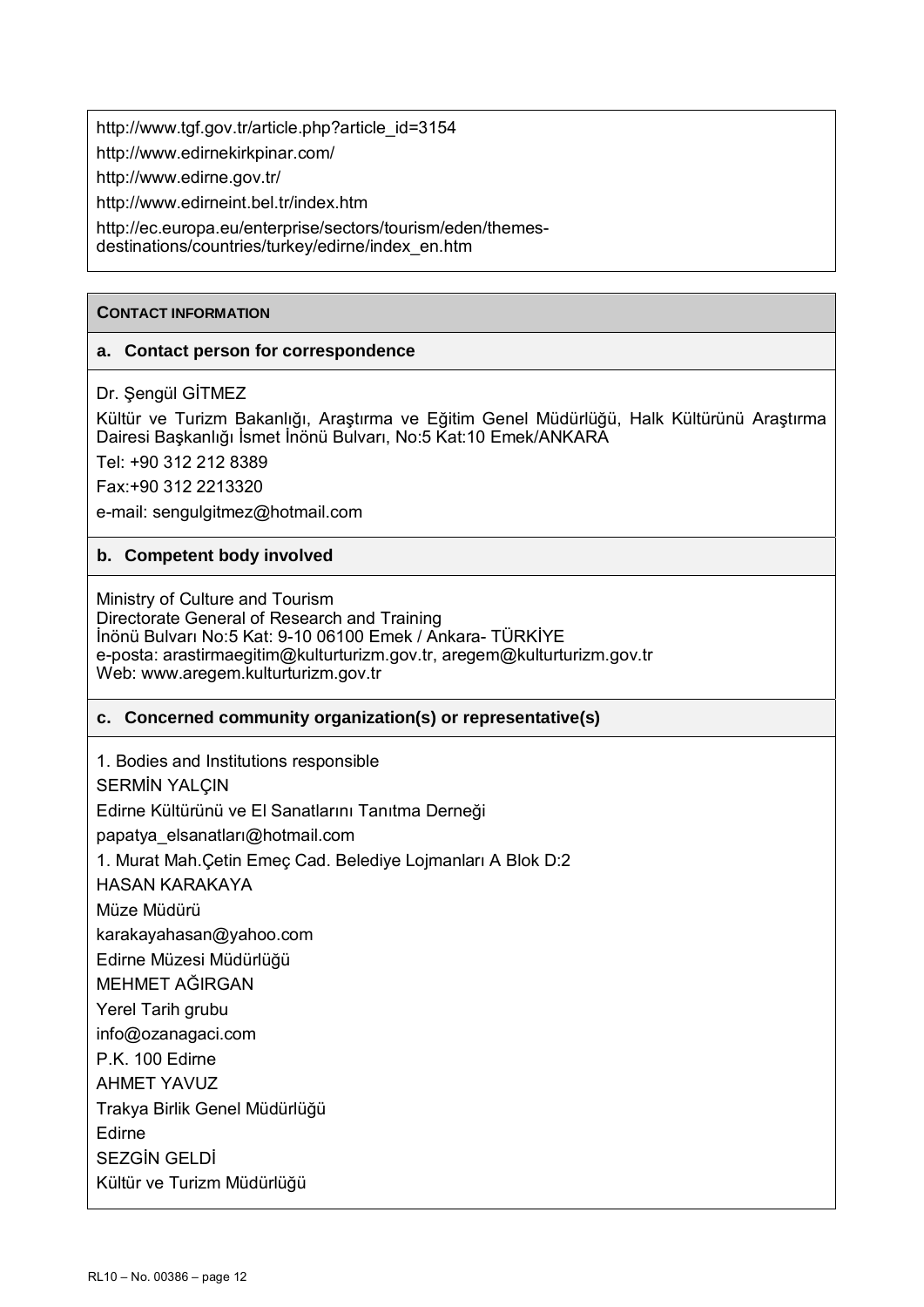sezgingeldi@gmail.com Kültür ve Turizm Müdürlüğü MESUDE ŞENOL Edirne Belediyesi AB ve Ulusal İlişkiler Bürosu mesude-senol@yahoo.com Mimar Sinan Cad. No:1 Edirne M.ALİ KÖRÜKLÜ Kültür ve Turizm Bakanlığı Roman Halk Müziği Başkanlığı Kültür ve Turizm Müdürlüğü RAFET TEMEL Kültür ve Turizm Müdürlüğü rafettugay@hotmail.com Kültür ve Turizm Müdürlüğü İRFAN ÖZCAN Kültür ve Turizm Müdürlüğü irfanozcan@hotmail.com Kültür ve Turizm Müdürlüğü NİHAT GÜZELHARCAN Edirne Belediye Başkanlığı nguzelharcan@hotmail.com Edirne Belediye Başkanlığı HASAN ADLI Emekli Müzik Öğretmeni Edirne Folklor Eğitim Merkezi G.S.K. SALİH SENOL Kültür ve Turizm Müdürlüğü senolsalih@yahoo.com Kültür ve Turizm Müdürlüğü BİROL ÇAKAN Edirne Gazetesi birolcakan@hotmail.com Edirne Gazetesi PTT Arkası ORHAN TAŞKIRAN Gündem Gazetesi basak-ac@hotmail.com Alipaşa Arkası FARİS ZURNACI Edirne Kırkpınar Müzisyenler Derneği 0542 797 8021 GÜNAY ZURNA Edirne Tarihi Kırkpınar Davul Zurna Ekibi 0542 505 7003 Emirli Aralık Sok. No:24/4 The updated information as regards to the addresses of Kırkpınar Ağas, Pehlivans and Cazgırs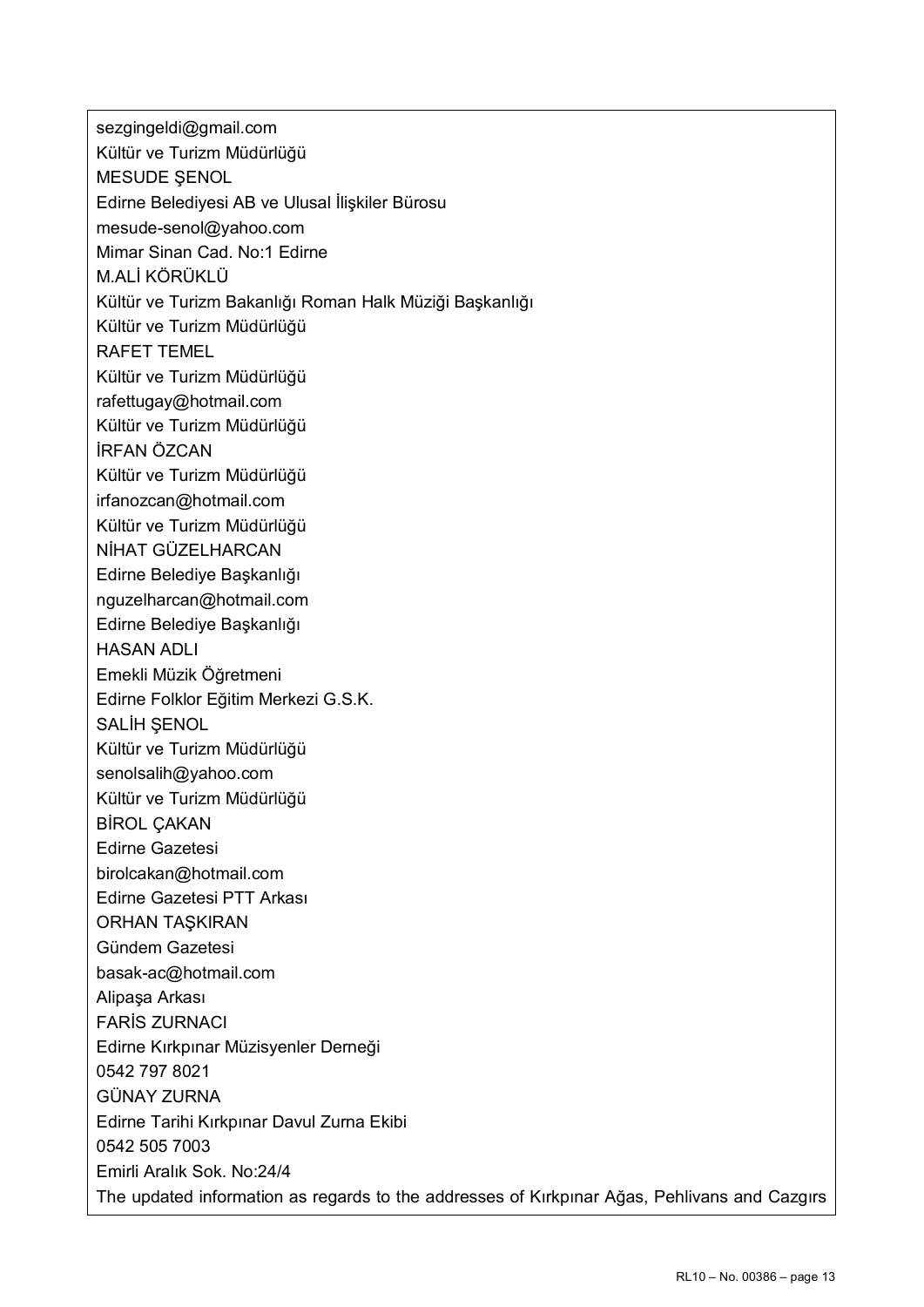is accessible in Edirne Municipality. 2- Kırkpınar Agas of the Last 20 Years Kemal Özkan (1989) Murat Köse (1990) Alper Yazoğlu (1991-92-93) Oğuzhan Bilgin (1994) Hüseyin Şahin (1995-96-97-98) Ayhan Sezer (1999) Emin Doğansoy (2000) Murat Saruhan (2001) Mehmet Sait Yavuz (2002) Necdet Çakır (2003) Mustafa Altunhan (2004) Adem Tüysüz (2005-06-07) Mehmet Cadıl (2008) Seyfettin Selim (2009-10) 3- Kırkpınar Cazgırs Mehmet Tura (2009) Şükrü Kayabaş (2009) Bayram Ali Dede (2009) Erkan Kabasakal (2009) 4- Kırkpınar chief pehlivans of the Last 20 Years Balıkesirli Saffet Kayalı (1989) Karamürselli Ahmet Taşçı (1990-91-92-93 Altın Kemer) Antalyalı Cengiz Elbeye (1994) Karamürselli Ahmet Taşçı (1995-96-97 Altın Kemer) Antalyalı Cengiz Elbeye (1998) Karamürselli Ahmet Taşçı (1999-00) Ankaralı Vedat Ergin (2001) Hasan Tuna (2002) Kenan Şimşek (2003) Recep Kara (2004) Şaban Yılmaz (2005) Osman Aynur (2006) Recep Kara (2007) Recep Kara (2008) Mehmet Yeşilyeşil (2009)